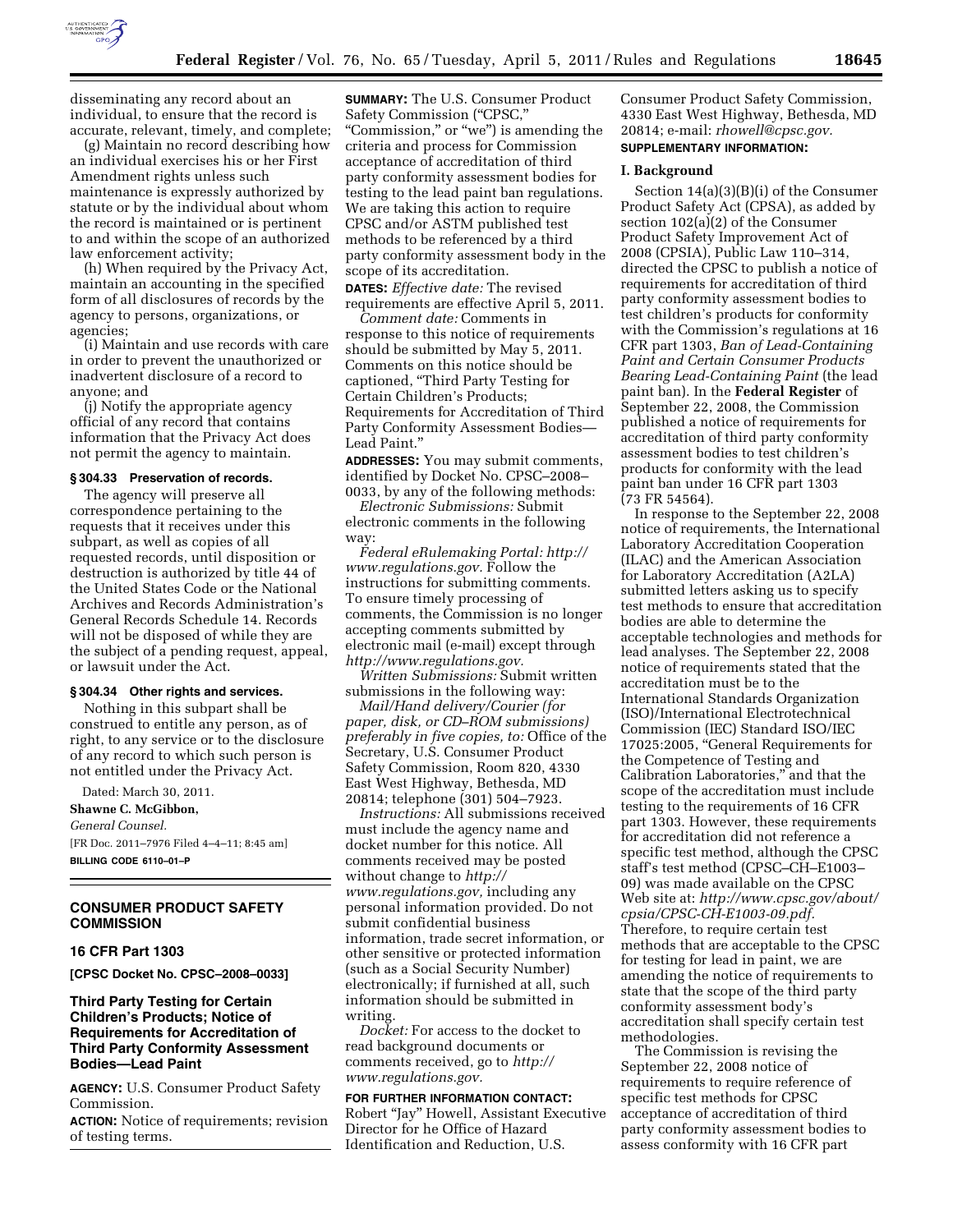1303. One or more of the following test methods must be referenced: The existing CPSC Standard Operating Procedure for Determining Lead (Pb) in Paint and Other Similar Surface Coatings, CPSC–CH–E1003–09 and/or CPSC–CH–E1003–09.1 and/or, ASTM F2853–10, ''Standard Test Method for Determination of Lead in Paint Layers and Similar Coatings or in Substrates and Homogenous Materials by Energy Dispersive X-Ray Fluorescence Spectrometry Using Multiple Monochromatic Excitation Beams.''

Test Method CPSC–CH–E1003–09 was revised in Test Method CPSC–CH– E1003–09.1 to reflect ministerial edits and remove the statement that the rules for accreditation for lead in paint testing do not explicitly require the use of a particular standard operating procedure. Additionally, the following statement was added. ''Adjustments may be necessary to achieve total digestion for certain paints and should be based on sound chemistry knowledge and appropriate acids for the sample material being analyzed.'' It is still based on standard test procedures, such as ASTM International (formerly the American Society for Testing and Materials) ASTM E1645, ASTM E1613–04, and Association of Official Analytical Chemists (AOAC) standard AOAC 974.02. This test method will be made available on the CPSC Web site at: *[http://www.cpsc.gov/about/cpsia/CPSC–](http://www.cpsc.gov/about/cpsia/CPSC-CH-E1003-09_1.pdf) [CH–E1003–09](http://www.cpsc.gov/about/cpsia/CPSC-CH-E1003-09_1.pdf)*\_*1.pdf.* 

In addition to the CPCS's test methods, CPSC staff finds that ASTM F2853–10, ''Standard Test Method for Determination of Lead in Paint Layers and Similar Coatings or in Substrates and Homogenous Materials by Energy Dispersive X-Ray Fluorescence Spectrometry Using Multiple Monochromatic Excitation Beams.'' which uses a specific type of X-Ray Fluorescence (XRF) technology, may be used as a test method and is as effective, precise, and reliable as method CPSC–CH–E1003–09 posted on the CPSC Web site. The standard is available on the ASTM Web site at: *[http://www.astm.org/Standards/](http://www.astm.org/Standards/F2853.htm) [F2853.htm.](http://www.astm.org/Standards/F2853.htm)* Supporting data about the associated interlaboratory research report has been filed with ASTM and can be obtained by contacting ASTM and requesting Research Report RR:F40– 1001. Our findings are based on a study conducted in August 2009, as updated in December 2010, which evaluates the effectiveness, precision, and reliability of XRF methods and other alternative methods for measuring lead in paint or other surface coatings when used in children's products. The studies on XRF are published on the CPSC's Web site at:

*[http://www.cpsc.gov/ABOUT/Cpsia/](http://www.cpsc.gov/ABOUT/Cpsia/leadinpaintmeasure.pdf) [leadinpaintmeasure.pdf](http://www.cpsc.gov/ABOUT/Cpsia/leadinpaintmeasure.pdf)* and *[http://](http://www.cpsc.gov/ABOUT/Cpsia/leadinpaintmeasure_update.pdf) [www.cpsc.gov/ABOUT/Cpsia/](http://www.cpsc.gov/ABOUT/Cpsia/leadinpaintmeasure_update.pdf)  [leadinpaintmeasure](http://www.cpsc.gov/ABOUT/Cpsia/leadinpaintmeasure_update.pdf)*\_*update.pdf.* XFR methods and equipment other than those specified in ASTM F2853–10 are not considered effective for testing in paint and surface coatings for the purpose of determining conformity with 16 CFR part 1303 at this time. We are working with the National Institute of Standards and Technology (NIST) to develop and release a lead in paint standard reference material (SRM) 2569, consisting of a thin, uniform film with thickness and lead concentrations appropriate to testing of painted surfaces, and which would be suitable for validating ASTM F2853–10. This SRM may become available in 2011. We also are aware that other commercial reference materials are now available that may be suitable for validating ASTM F2853–10.

Many third party conformity assessment bodies operate on a two year cycle for review and renewal of accreditation. Accordingly, in order to give third party conformity assessment bodies sufficient time to amend their scope documents to reflect the specific test methods accepted by the Commission, CPSC–CH–E1003–09 and/or CPSC–CH–E1003–09.1 and/or ASTM F2853–10, CPSC-accepted third party conformity assessment bodies that are listed on the CPSC Web site as approved to 16 CFR part 1303 (without reference to a test method) will have two years from the date of publication of this notice in the **Federal Register** to reapply and be accepted by the CPSC for CPSC–CH–E1003–09 and/or CPSC–CH– E1003–09.1 and/or ASTM F2853–10 for testing to the lead in paint regulation at 16 CFR part 1303. After that date, previously accepted third party conformity assessment bodies that test for 16 CFR part 1303 must have been accepted by the CPSC for one or more of the required test methods to maintain CPSC-accepted status. All accreditations must be by an accreditation body that is a signatory to the International Laboratory Accreditation Cooperation— Mutual Recognition Arrangement (ILAC–MRA) and the scope of the accreditation must include:

• 16 CFR part 1303 (CPSC–CH– E1003–09 and/or CPSC–CH–E1003– 09.1), and/or

• 16 CFR part 1303 (ASTM F2853– 10).

New applicants seeking CPSC acceptance of accreditation to test to 16 CFR part 1303 will have the option to apply without reference to a specific test method under 16 CFR part 1303 or to apply to the CPSC for acceptance to

test to 16 CFR part 1303 according to one or more test methods for up to one year after publication of this notice in the **Federal Register**. After one year from the publication of this notice in the **Federal Register**, the option for third party conformity assessment bodies to apply for CPSC-acceptance of accreditation to 16 CFR part 1303 without reference to a CPSC required test method will not be permitted.

To make it easier for interested parties to understand the nature of the revisions, we are republishing the notice of requirements in its entirety for readability. The republished notice incorporates several nonsubstantive changes or grammatical changes, such as replacing the term "laboratory" with ''third party conformity assessment body.'' These changes were made to make the notice of requirements consistent with other recent notices of requirements published in the **Federal Register**. *See, e.g., Third Party Testing for Certain Children's Products; Children's Sleepwear, Sizes 0 Through 6X and 7 Through 14: Requirements for Accreditation of Third Party Conformity Assessment Bodies,* (75 FR 70911 (November 19, 2010)); *Third Party Testing for Certain Children's Products; Youth All-Terrain Vehicles: Requirements for Accreditation of Third Party Conformity Assessment Bodies,*  (75 FR 52616 (August 27, 2010)).

### **II. Accreditation Requirements**

The notice of requirements that appeared in the **Federal Register** on September 22, 2008 (73 FR 5456) is amended to read as follows:

## *A. Baseline Third Party Conformity Assessment Body Accreditation Requirements*

For a third party conformity assessment body to be CPSC-accepted as accredited to test children's products for conformity with the lead paint ban and 16 CFR part 1303, it must be accredited to ISO/IEC 17025–2005 by an accreditation body that is a signatory to the ILAC–MRA, and the accreditation must be registered with, and accepted by, the Commission. A listing of ILAC–MRA signatory accreditation bodies is available on the Internet at: *[http://ilac.org/membersbycategory.html.](http://ilac.org/membersbycategory.html)*  The scope of the accreditation must include 16 CFR part 1303 (CPSC–CH– E1003–09 and/or CPSC–CH–E1003– 09.1) and/or 16 CFR part 1303 (ASTM F2853–10).

The Commission will maintain on its Web site an up-to-date listing of third party conformity assessment bodies whose accreditations it has accepted and the scope of each accreditation.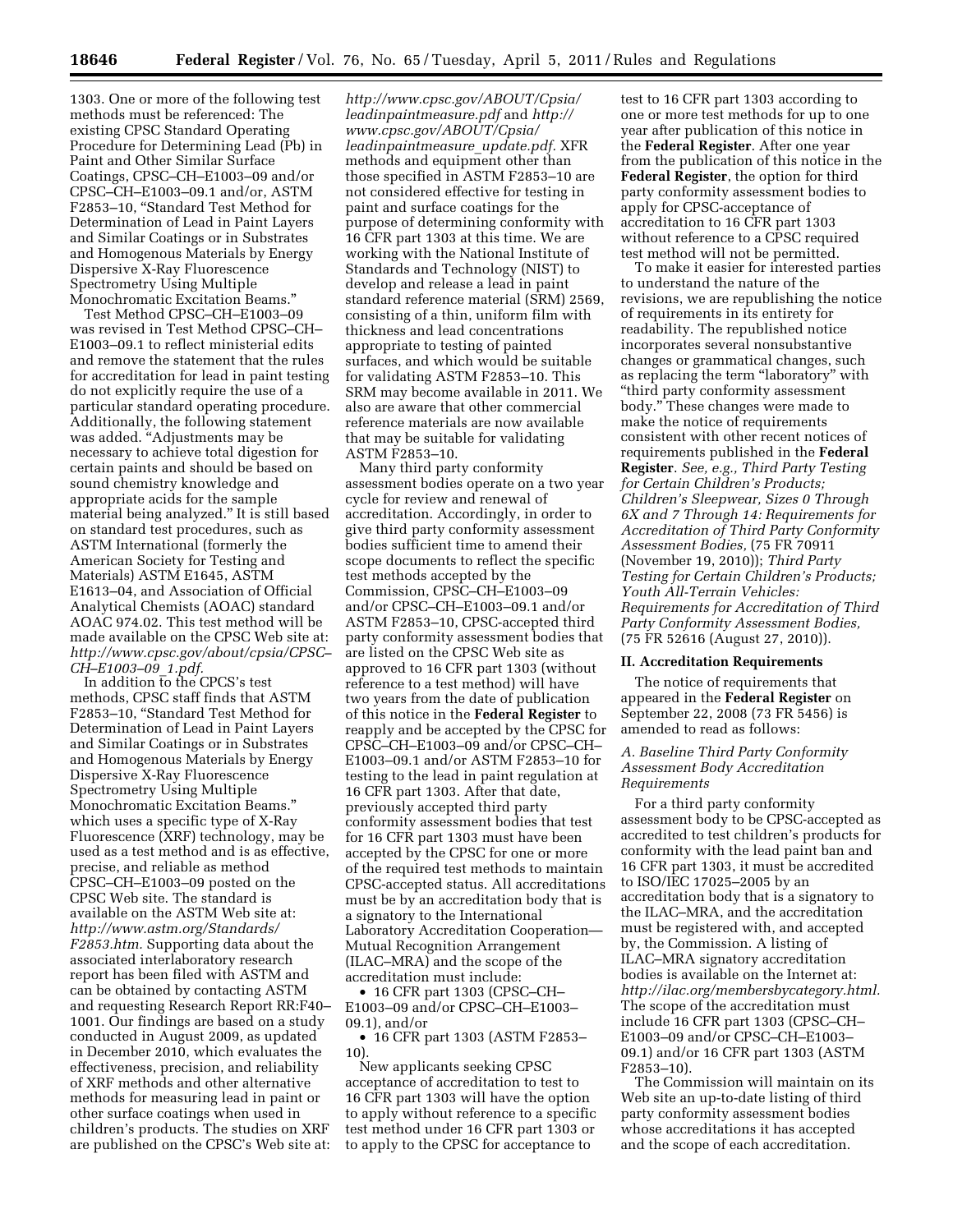Once the Commission adds a third party conformity assessment body to that list, the third party conformity assessment body may commence testing of children's products to support the manufacturer's certification that the product complies with 16 CRF part 1303.

## *B. Additional Accreditation Requirements for Firewalled Conformity Assessment Bodies*

In addition to the baseline accreditation requirements in Section II.A of this document above, firewalled conformity assessment bodies seeking accredited status by the CPSC must submit to the Commission copies, in English, of their training documents, showing how employees are trained to notify the Commission immediately and confidentially of any attempt by the manufacturer, private labeler, or other interested party to hide or exert undue influence over the third party conformity assessment body's test results. This additional requirement applies to any third party conformity assessment body in which a manufacturer or private labeler of a children's product to be tested by the third party conformity assessment body owns an interest of 10 percent or more. While the Commission is not addressing common parentage of a third party conformity assessment body and a children's product manufacturer at this time, it will be vigilant to see whether this issue needs to be addressed in the future.

As required by section 14(f)(2)(D) of the CPSA, the Commission must accept formally, by order, the application from a third party conformity assessment body before the third party conformity assessment body can become accredited by the CPSC as a firewalled conformity assessment body.

## *C. Additional Accreditation Requirements for Governmental Conformity Assessment Bodies*

In addition to the baseline accreditation requirements of part II.A of this document above, the CPSIA permits accreditation of a third party conformity assessment body owned or controlled, in whole or in part, by a government if:

• To the extent practicable, manufacturers or private labelers located in any nation are permitted to choose conformity assessment bodies that are not owned or controlled by the government of that nation;

• The third party conformity assessment body's testing results are not subject to undue influence by any other

person, including another governmental entity;

• The third party conformity assessment body is not accorded more favorable treatment than other third party conformity assessment bodies in the same nation who have been accredited;

• The third party conformity assessment body's testing results are accorded no greater weight by other governmental authorities than those of other accredited third party conformity assessment bodies; and

• The third party conformity assessment body does not exercise undue influence over other governmental authorities on matters affecting its operations or on decisions by other governmental authorities controlling distribution of products based on outcomes of the third party conformity assessment body's conformity assessments.

The Commission will accept the accreditation of a governmental third party conformity assessment body if it meets the baseline accreditation requirements of part II.A of this document above and meets the additional conditions stated here. To obtain this assurance, CPSC staff will engage the governmental entities seeking accreditation.

## **III. How does a third party conformity assessment body apply for acceptance of its accreditation?**

The Commission has established an electronic accreditation acceptance and registration system accessed via the Commission's Internet site at: *[http://](http://www.cpsc.gov/about/cpsia/labaccred.html) [www.cpsc.gov/about/cpsia/](http://www.cpsc.gov/about/cpsia/labaccred.html) [labaccred.html.](http://www.cpsc.gov/about/cpsia/labaccred.html)* The applicant provides, in English, basic identifying information concerning its location, the type of accreditation it is seeking, and electronic copies of its accreditation certificate and scope statement by its ILAC–MRA signatory accreditation body, and firewalled third party conformity assessment body training document(s), if relevant.

Commission staff will review the submission for accuracy and completeness. In the case of baseline third party conformity assessment bodies and government-owned or government-operated conformity assessment bodies, when that review and any necessary discussions with the applicant are completed satisfactorily, the third party conformity assessment body in question is added to the CPSC's list of accredited third party conformity assessment bodies at: *[http://](http://www.cpsc.gov/about/cpsia/labaccred.html)  [www.cpsc.gov/about/cpsia/](http://www.cpsc.gov/about/cpsia/labaccred.html) [labaccred.html.](http://www.cpsc.gov/about/cpsia/labaccred.html)* In the case of a firewalled conformity assessment body

seeking accredited status, when the CPSC staff's review is complete, the CPSC staff transmits its recommendation on accreditation to the Commission for consideration. (A third party conformity assessment body that ultimately may seek acceptance as a firewalled third party conformity assessment body also initially can request acceptance as a third party conformity assessment body accredited for testing of children's products other than those of its owners.) If the Commission accepts a CPSC staff recommendation to accredit a firewalled conformity assessment body, the firewalled conformity assessment body will be added to the CPSC's list of accredited third party conformity assessment bodies. In each case, the Commission will notify the third party conformity assessment body electronically of acceptance of its accreditation. All information to support an accreditation acceptance request must be provided in the English language.

Once the Commission adds a third party conformity assessment body to the list, the third party conformity assessment body then may begin testing children's products to support certification of compliance with 16 CFR part 1303, for which it has been accredited.

New applicants for CPSC acceptance of accreditation to 16 CFR part 1303 will have the option to apply to the CPSC without reference to a specific test method or to apply for CPSC acceptance to include a specific reference to 16 CFR part 1303 (CPSC–CH–E1003–09 and/or CPSC–CH–E1003–09.1) and/or 16 CFR part 1303 (ASTM F2853–10) for up to one year after publication of this notice in the **Federal Register**. After one year, the option to apply for accreditation to 16 CFR part 1303 without reference to a CPSC required test method will not be permitted.

CPSC-accepted third party conformity assessment bodies for 16 CFR part 1303 without a reference to one of the specified test methods have up to two years from the date of publication of this notice in the **Federal Register** to reapply and become accepted by the CPSC for 16 CFR part 1303 (CPSC–CH–E1003–09 and/or CPSC–CH–E1003–09.1) and/or 16 CFR part 1303 (ASTM F2853–10). To maintain CPSC-accepted status, third party conformity assessment bodies that are CPSC-accepted for 16 CFR part 1303 without reference to one of the required test methods must reapply with, and be accepted by, the CPSC within the twoyear period, irrespective of whether the scope document from their accreditation body that was supplied with their